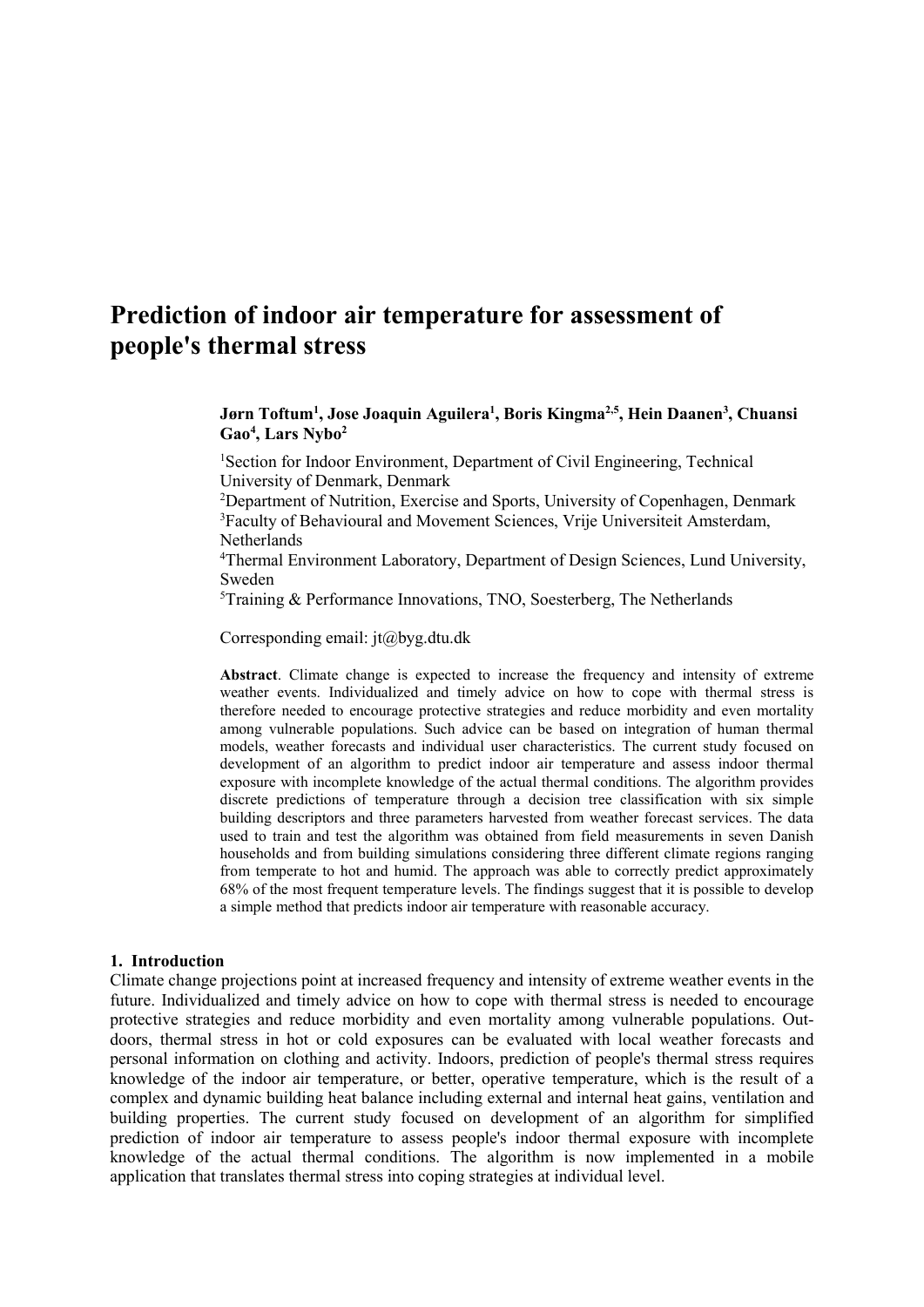### **2. Materials and methods**

In the mobile application ClimApp (http://www.lth.se/climapp) evaluation of thermal exposure indoors will rely on calculation of the Predicted Mean Vote index [1]. The calculation is based on local weather data and simple building descriptors that are used to predict the indoor temperature. Other input parameters required to calculate PMV are the mean radiant temperature, air humidity, mean air velocity, clothing insulation and metabolic rate. These five parameters are estimated based on season, geographical location and input provided by the user.

The performance of a decision tree model to predict air temperatures was tested with data collected in field studies carried out in Denmark [2,3]. In addition, a building simulation model was used to evaluate how generalizable the framework was in predicting indoor temperature in different climates. Indoor environment parameters (temperature, relative humidity and  $CO<sub>2</sub>$  concentration), outdoor climate, and parameters related with occupant behaviour were monitored across different seasons. Altogether, the prediction relied on eight inputs: three parameters related with the outdoor climate (outdoor temperature, outdoor relative humidity and solar irradiation), three building-related parameters (floor area, number of occupants and construction year) and two parameters related with occupant behaviour (thermostat setting and window opening). The  $CO<sub>2</sub>$  concentration was used to evaluate occupancy.

Measured and simulated temperatures were divided into seven discrete categories that each spanned an interval of  $\pm 1^{\circ}$ C. Thus, the outcome of the prediction was a temperature interval in which the predicted air temperature would be included. As the method developed in this study should be implemented in a smartphone app, it was essential that it was as simple and reliable as possible. A C4.5 decision tree algorithm was used to predict air temperature. A decision tree is an algorithm that makes predictions by calculating the probability of an outcome, based on the attributes that influence it. The C4.5 decision tree was implemented in Java using WEKA [4].

#### **3. Results and Discussion**

Figure 1 shows that the F1-score, which is a measure of the prediction accuracy, differed between locations. Overall, the performance of the algortihm was lower when predicting the simulation data than the real data. For the simulated results, the F1-score was the highest in Athens, compared to the results using the data from Copenhagen and Abu Dhabi. Also, the prediction performance decreased when some of the attributes used as input were omitted from the algorithm. The absence of solar radiation, outdoor temperature and number of occupants decreased the performance with data for Athens and Copenhagen. Only the omission of outdoor relative humidity and solar radiation negatively affected the performance when using the data for Abu Dhabi. The maximum prediction performance was 68% with the most frequent air temperatures in Athens, whereas it was more modest at 50% in Copenhagen and Abu Dhabi.

The distribution of the air temperatures in the testing data set was within a broader range for Athens (from  $16^{\circ}$ C to  $38^{\circ}$ C) and at a higher level for Abu Dhabi (from  $24^{\circ}$ C to  $38^{\circ}$ C) than for Copenhagen ( $16^{\circ}$ C to  $30^{\circ}$ C). The highest performance was achieved when predicting the most common air temperature classifications, which corresponded to temperatures between 16°C and 30°C. Hence, the method requires that the air temperatures used to train the algorithm data are distributed as evenly as possible across a broad range of temperatures. This maximizes the performance of the method under diverse climate conditions. Testing and improvement of the methodology thus requires comparison of comprehensive sets of measurements and predictions in a wide range of climatic conditions, geographical locations, building properties and user behaviours. In the app, an option is now included that allows the user to evaluate the correctness of the predicted temperature. If the predicted temperature is in agreement with the user's percoption of the actual temperature, the